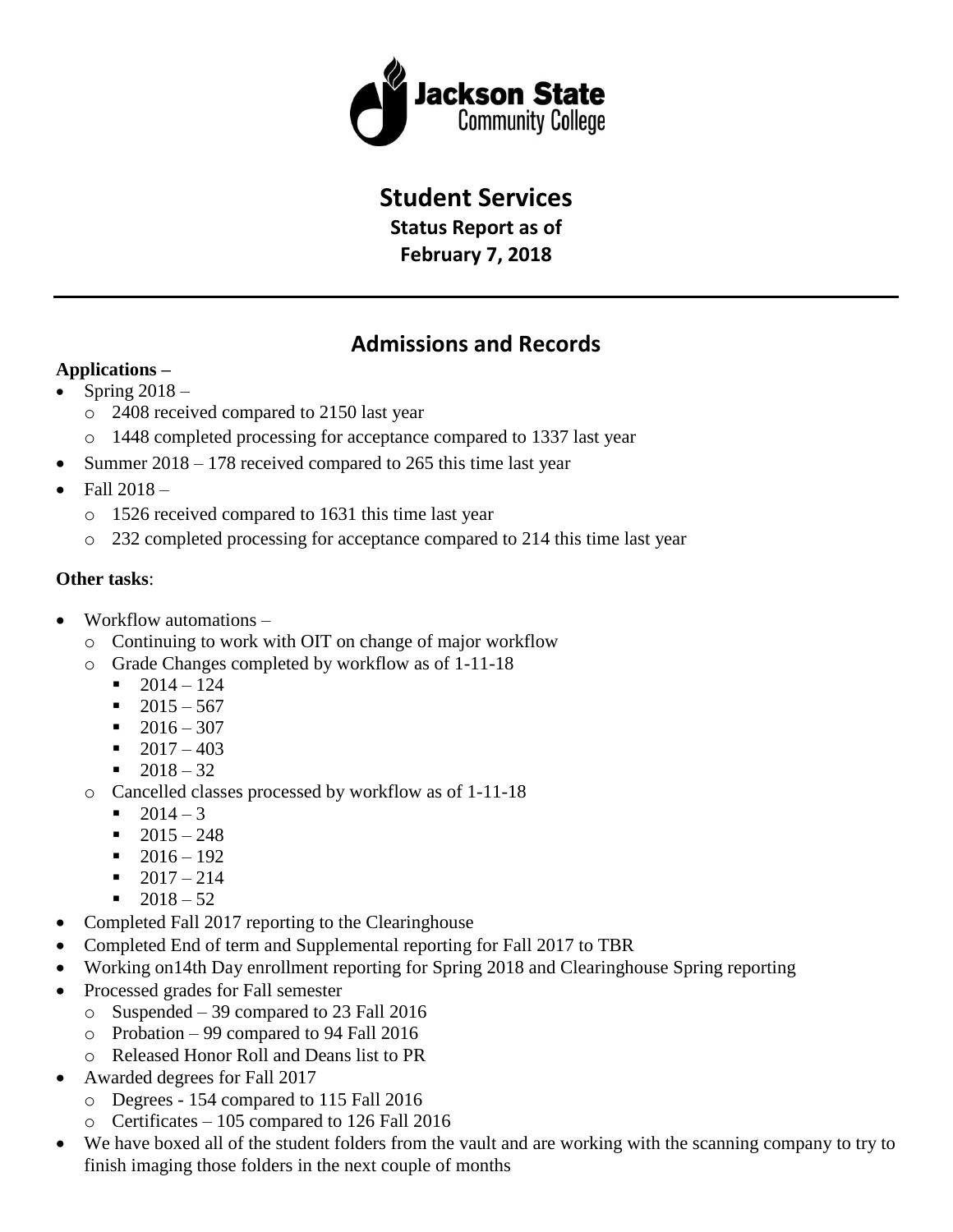- Welcoming our new hire for the Admissions and Records Clerk position, Victoria Harper
- Participated in Degreeworks reports training
- Completed registration for Dual Enrollment students as of 14<sup>th</sup> day Dual enrollment is at 1,454 HC and 427 FTE. Dual enrollment makes us 34% of our headcount and 16.6% of our FTE.
- Working on consortium agreements, checking grant applications and grant eligibility to request funds from TSAC for grant payments
- Admission Officers
	- o School visits and other locations as requested
	- o Gathered Dual Enrollment information and registered students
	- o Assisted with jHub coverage
	- o Served on open position search committees
	- o Assisted in GE sessions and Registration Center as needed
	- o Providing campus tours for prospective students and groups requesting
	- o Working with student appointments, assisting students with admission applications and communicating with student follow ups
	- o Contacting students who didn't attend Spring to assist with moving applications forward to Summer or Fall 2018

## **Financial Aid**

- Completed IPEDS and submitted to Institutional Research
- End of term processing for Fall 17 (SAP and "I" grades) updated Banner and sent letters
- Processed end of term withdrawals, R2T4's, and pell recalculations for Fall 2017
- Ordered Electronic Statement of Account to closeout 1617 Pell grant
- Completed the 1617 Pell closeout and reconciliation reports (sent to DOE)
- Awarded state aid for 201810 (Lottery, TN Promise, TN Reconnect, TSAC)
- Processed and monitored winter term students
- Processed workstudy placements for 201810
- Spring 2018 processing disbursements, freeze hours, drops, etc.
- Processed TNP and TELS holds for 201810
- Begin 201810 R2T4 and recalc processes.
- Monitored 201810 canceled class list; called students that with FA
- Processed WIA Needs Assessment forms
- Auditing, correcting and awarding files for 201810
- Awarded Innovation tuition and book funds
- Awarded Athletic tuition, room, and book funds
- Presented at Nursing Orientation
- Worked at GE sessions
- Worked at FAFSA Frenzy workshops
- Continue testing Program of Study in TEST (in progress)
- Completed the update of 1819 forms and loaded to the website
- Updated FA info sheet ordered 500
- Completed credentialing for Campus-Based Aid (Jacob, Betty P, Beth)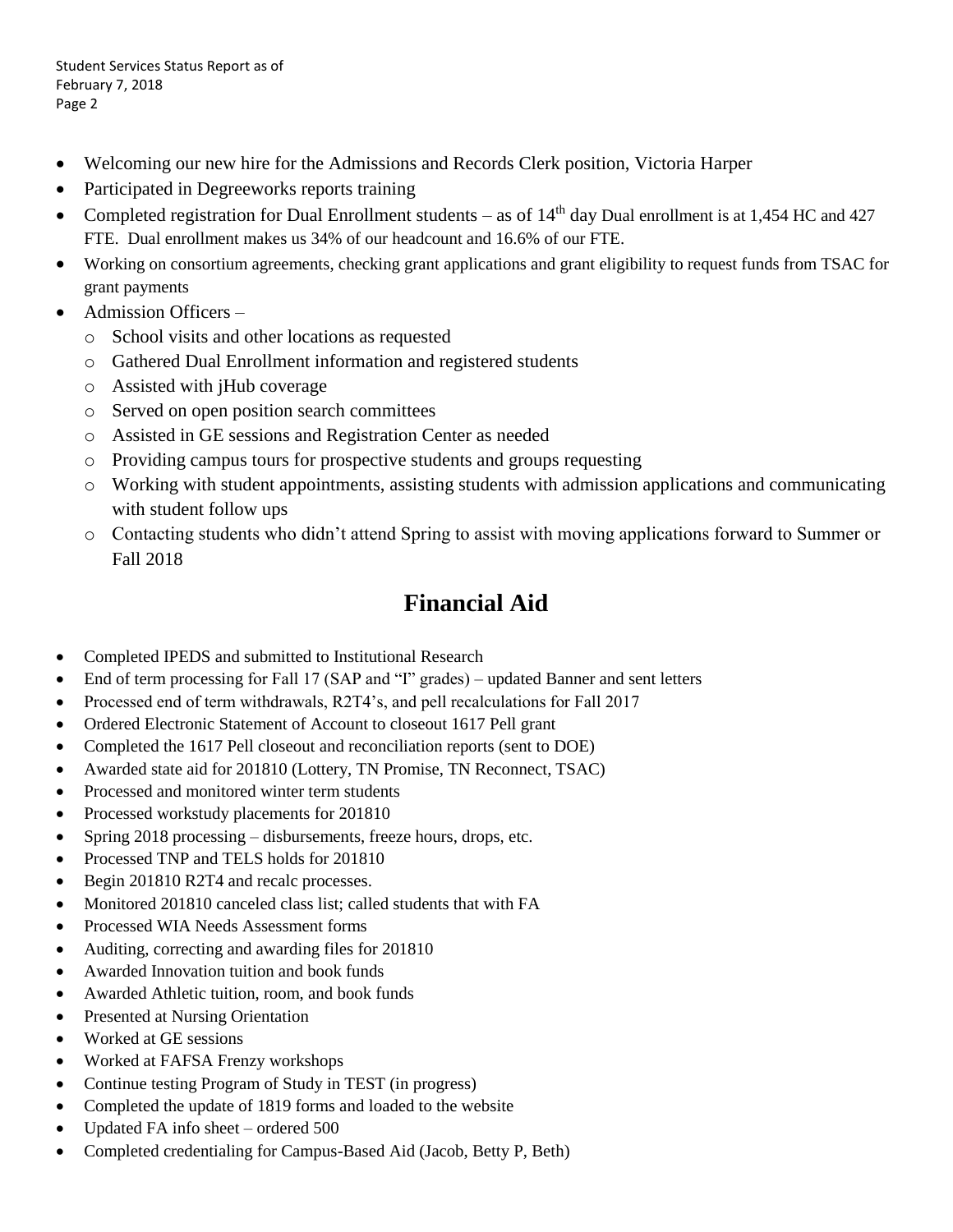- (3) Student Aid & Appeals Committee meetings
- (2) IRP committee meetings for TNP and TELS
- Send letters to students that lost the lottery scholarship after 201780
- Held FA training session with Sam, Sherry, and Kara
- Listened via phone to FA portion of TBR integration training held at TBR
- Participated in the monthly TBR Directors call
- Attended DegreeWorks training by Jennifer Cherry (Beth)
- Attended 1819 Verification webinar (Beth)
- TASFAA webinar DOE policies (Beth)
- Attended inservice (Beth)
- Attended VA Green Zone meeting
- Attended Dr. Hamilton's Open Forum
- Each employee attended at least one FAFSA workshop
- Attended TN Reconnect roundtable discussions at JSCC and DSCC
- Mailed College & Foundation application to 49 high schools
- Updated website with new College  $&$  Foundation apps

## **Orientation and Registration**

#### **Registration Center**

- Attended Green Zone training in an effort to develop ways to support and empower student veterans: Nov 28
- Attended Athletic Logo Focus group: Nov 30
- Facilitated Great Expectations Orientation and Registration: Dec 1
- Attended BSA meeting: Dec 4
- Attended Curriculum Committee meeting: Dec 5
- Attended Online Orientation webinar with Utah State University: Dec 6
- Facilitated Great Expectations Orientation and Registration: Dec 15
- Facilitated Great Expectations Orientation and Registration: Jan 10
- Classes began with late registration through January 25-extended hours
- Attended  $ME<sup>3</sup>$  meeting: Jan 23
- Attended Jackson Civitan: Jan 23
- Black History Month kickoff: Feb 1

#### **Upcoming Events/Meetings**

- ATD Conference: Feb 20-23
- Various Black History Month events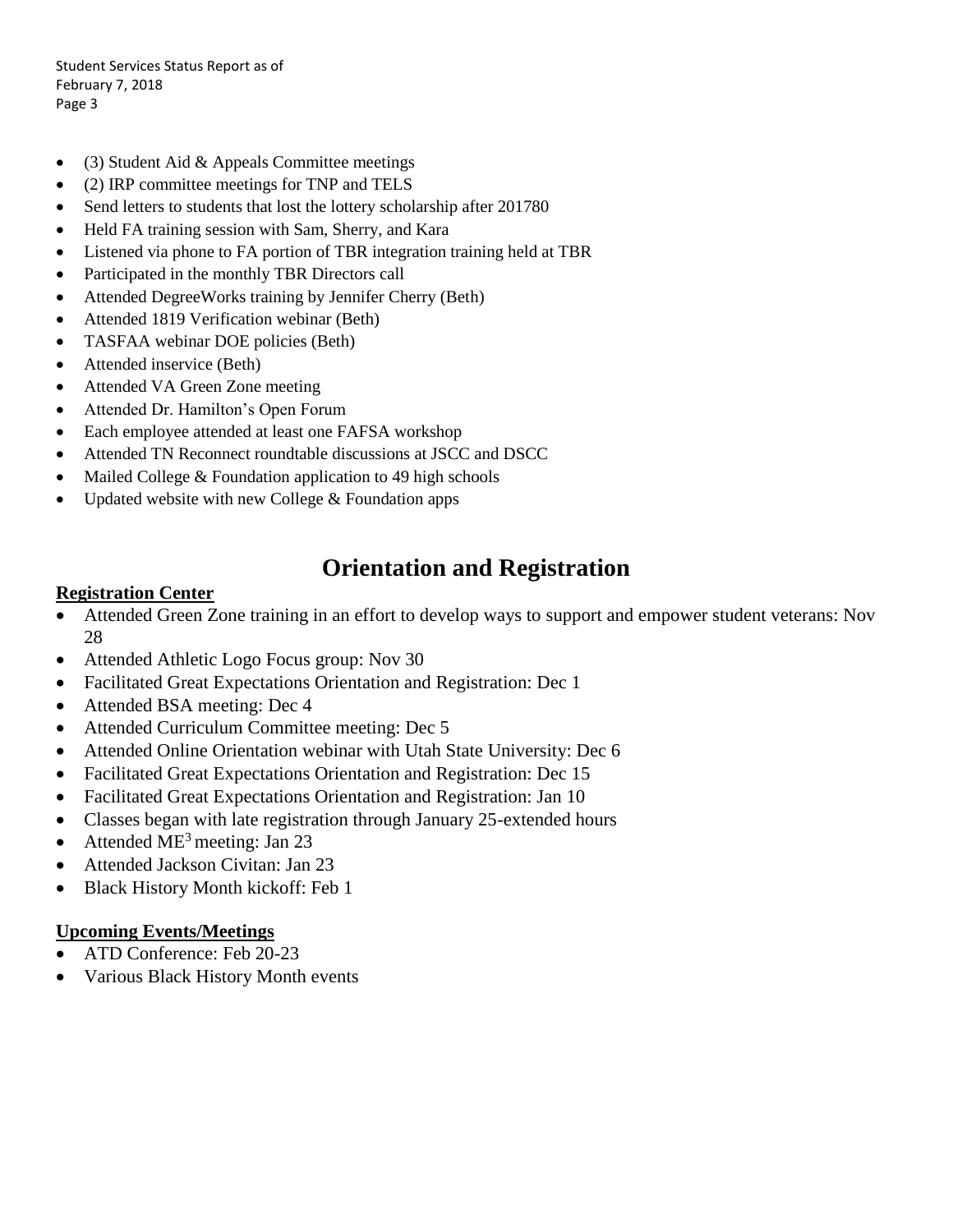# **Counseling and Career Services**

### **Dean of Students**

 The Student Intervention Team (SIT) fielded 11 referrals between Nov. 28, 2017, and Jan. 30, 2018, which included:

|           | Consistently poor or significant change in academic performance      | 4                           |  |
|-----------|----------------------------------------------------------------------|-----------------------------|--|
|           | Serious health or personal circumstances                             | $\overline{4}$              |  |
|           | Attendance/tardy problems                                            | $\mathcal{D}_{\mathcal{L}}$ |  |
|           | Violent references or threat of harm to self or others               | $\overline{c}$              |  |
|           | Consistently arriving late doing little or nothing and leaving early |                             |  |
|           | Domestic abuse by husband                                            |                             |  |
|           | Home life                                                            |                             |  |
|           | Serious attitude or disciplinary problem                             |                             |  |
|           | Significant change in behavior                                       |                             |  |
| $\bullet$ | Student's mother called to report student taken to mental facility   |                             |  |
|           | Student with sick child denied extension                             |                             |  |

- Attended "The Path to Resilience" conference regarding the impact of adverse childhood experiences on students.
- Handled Access and Diversity Scholarship processing; award meeting Dec. 18; and issuing results letters to all applicants. Awarded 29 scholarships for a total of \$24,780.
- Met with Dee Henderson, Tim Dellinger, Lynne Rouse, Lisa Kincaid, and Gayla Phillips regarding concerns with Emergency Loan processes, since we no longer have a way to "force repayment. Issued" three book loans for the holiday term and two for the spring before decision made to cease making loans until a new process is established.
- Assisted four students with utilities and two with gasoline vouchers through the Student Relief Fund.
- Attended TNAchieves mentor training
- Issued the Drug-Free Schools notice to all students as required by law.
- Will issue the TBR Climate Survey to all students Feb. 5 through March 2, 2018.

### **Counseling and Career Services and Placement Services**

#### **Tina Williamson reported that she**:

- Worked with Annette Deaton stocking the food pantry with a large donation of (1000 plus can items) from JCM Early College High.
- Staff received 25 requests (68 people) to use the food pantry this period.
- Assisted often at the jHub until the jHub Manager position was filled. Started this week working from 8am-9am once a week this semester until further notice.
- Completed the Annual Employee Performance 2016-2017 Review with the Dean of Students.
- Attended President Hamilton's come-and-go Christmas Celebration Reception.
- Attended Retirement Receptions for Jack Laser, Mary Jackson and Helen Thompson.
- Attended the Spring Convocation in the Ayers Auditorium.
- Processing paperwork and scheduling college and university recruiters' campus visits for the spring semester.
- Will attend the BSA meeting on Wednesday, January 31st.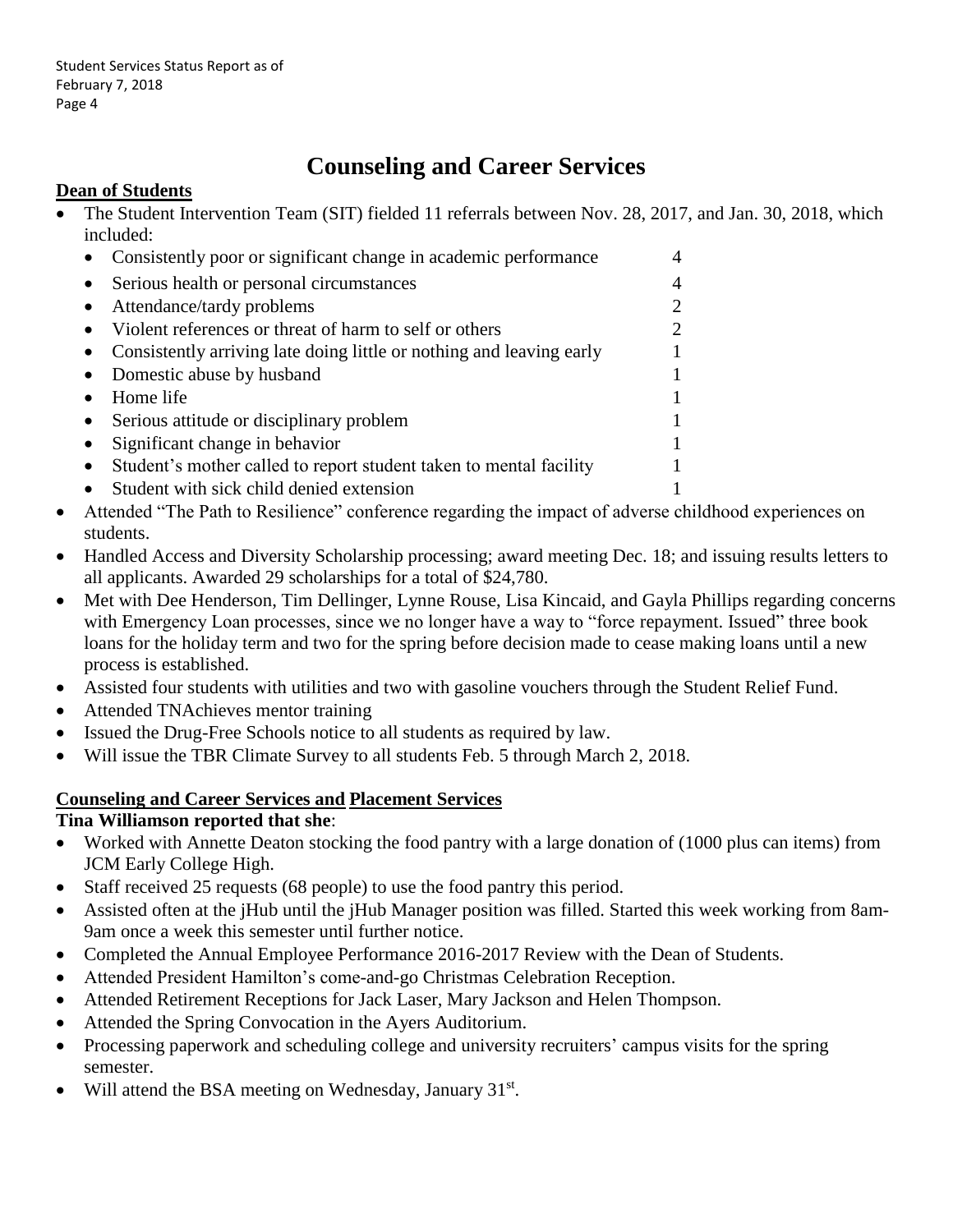#### **Annette Deaton reported: Student Contact Data**:

| <b>Activity</b>               | <b>Number of Student Contacts</b> |
|-------------------------------|-----------------------------------|
| <b>Job Placement Services</b> | O3                                |
| FedEx Trade Networks Job Fair | $37+$                             |
| <b>Total Students</b>         | 100+ Students                     |

#### **Other Data:**

| <b>Employer Contacts</b>       |    |
|--------------------------------|----|
| New Jobs                       |    |
| <b>Student Job Referrals</b>   | 40 |
| Students "Self-Reported" Hired |    |

### **Activities:**

- Hosted a mini job fair for FedEx Trade Networks on Wednesday, January 24, 2018. FedEx Trade Networks will be opening a clearance office in Jackson and are interested in hiring JSCC students. Over **37 JSCC students** participated in the mini job fair. The student turnout was good and FedEx Trade Network HR team has expressed interest in possibly having another mini job fair at JSCC. The FedEx Trade Networks' HR team was very impressed with Jackson State.
- Collaborated with the FedEx Trade Networks' HR team as well as The American Job Center on planning, scheduling as well as rescheduling (due to weather), promoting, and facilitating the mini job fair. This also included participating in several conference calls (including while at home during the snow days).
- Sent out 100+ electronic invitations to the 2018 JSCC Career and Job Fair that is scheduled for Wednesday, April 11, 2018. As of 1/29/18, thirty (**30)** employers and organizations from around the region including Missouri have submitted reservations for the career and job fair.
- Booked the U.S. Air Force and the Tennessee Army National Guard to set up informational tables during February
- Assisted with JSCC Food Pantry:
	- o Straighten up, organized, and pulled outdated cans of food from the pantry
	- o Sorted through boxes and boxes of can goods donated by the JCM Early College
	- o Stocked pantry with the JCM Early College donations
- Attended Spring Convocation (in-service)
- Met with the Health Services Completion Coach
- Attended the following:
	- o 2 Student Aid and Award Committee meetings
	- o 2 IRP Committee meetings
	- o 1 Student Aid and Award Committee meeting
	- o 1 Student Intervention Team meeting

### **Upcoming Activities:**

- Continue preparations for the 2018 JSCC Career and Job Fair
- Facilitate mini job fair for Scribe America
- Facilitate another mini job fair for FedEx Trade Networks
- Career Development presentations to the COL1010 College Success classes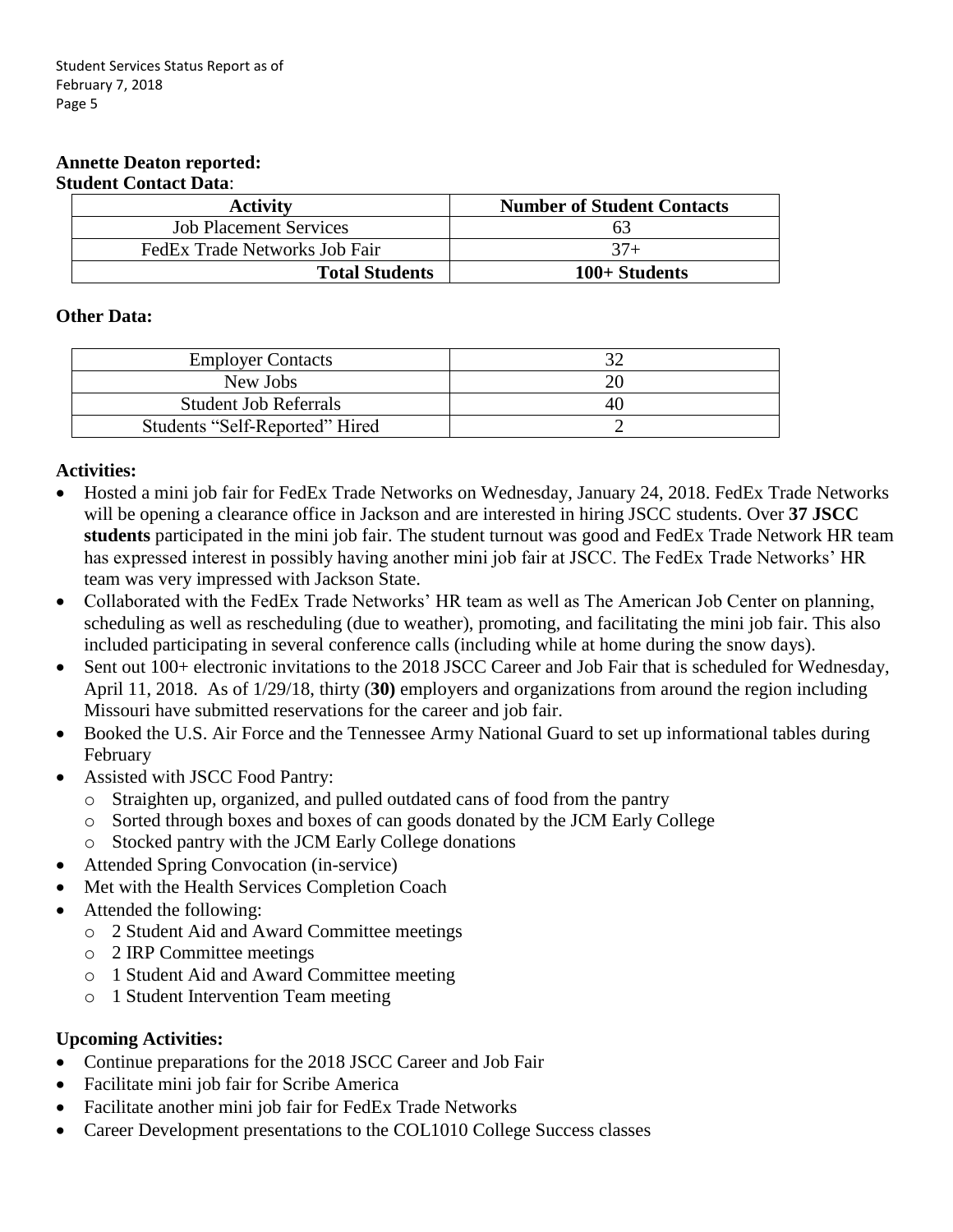### **Disability Resource Center**

#### **Linda Nickell reported:**

- So far have only 29 students requesting classroom accommodations. Have several more who previously used accommodations but have not requested yet for this term.
- Worked with Jacob Moore in the financial aid office to get classroom assistants in two classes.
- Assisting student to get accessible textbooks.
- Attended "Leveraging the ADA and Accommodations at Work" webinar regarding students moving from college into the workforce.

### **Veterans Affairs**

- Had a positive audit of VA files by Mitch Curry, THEC Veterans Education Coordinator Dec. 11-12, 2017. Will institute our own annual audit within the department to keep track between official audits.
- Hosted Marcus VanCleave, Veterans Education Coordinator, West, from the Tennessee Dept. of Veterans Services, who presented Empowerment Training, formerly known as Green Zone training, on Jan. 10 to help faculty and staff better understand veteran students and how to assist them.
- Lynda Davis, our Veteran and Adult Student Coordinator, resigned the position effective Jan. 19, 2018. Our VA Work Study student, Bobert Shumpert, also left his work in the Military Student Center (MSC) Jan. 22.
- Linda Nickell is trying to handle those functions while seeking new veteran work study students and advertising the coordinator's role. That involves opening, checking periodically and closing down the MSC daily and doing VA benefit processing on all students registered and making changes this spring.
- To date we have 78 students using VA benefits and an additional five using other resources this semester.

## **Student Activities and Athletics**

- Men's basketball team has an overall record of 8-5, (3-5 TCCAA). Next game is Friday, Feb. 2<sup>nd</sup> at Roane State.
- Women's basketball team has an overall record 6-6,  $(2-6 \text{ TCCAA})$ . Next game is vs. Roane State, Feb.  $2^{\text{nd}}$ .
- Games postponed due to hazardous weather on Jan.  $12<sup>th</sup>$  and  $13<sup>th</sup>$  have been rescheduled. We will play Dyersburg State on Monday, Feb.  $26<sup>th</sup>$  at 5:30pm & 7:30pm. We will play Southwest Feb.  $27<sup>th</sup>$  at  $2pm$  & 4pm.
- $\bullet$  Due to a roof leak on the gym floor, our games scheduled for Saturday, Jan. 20<sup>th</sup> vs Columbia were rescheduled for Wednesday, Feb. 14<sup>th</sup>.
- No members of our athletic teams were lost due to academic hardship during the Fall 2017 semester.
- Currently working on baseball and softball eligibility. First softball game is scheduled for Saturday, Feb.  $3<sup>rd</sup>$ at Itawama CC in Fulton, MS. First baseball game is scheduled for Friday, Feb. 9<sup>th</sup> at Bevill-Fayette CC in Fayette, AL.
- SGA met Jan.  $25<sup>th</sup>$  and  $26<sup>th</sup>$  to discuss Spring 2018 activities.
- SGA will begin monthly officer receptions in the student union on Feb. 1st.
- SGA has planned a Valentines social Feb. 8th at 6:30pm in the gym.
- Spirit week for basketball scheduled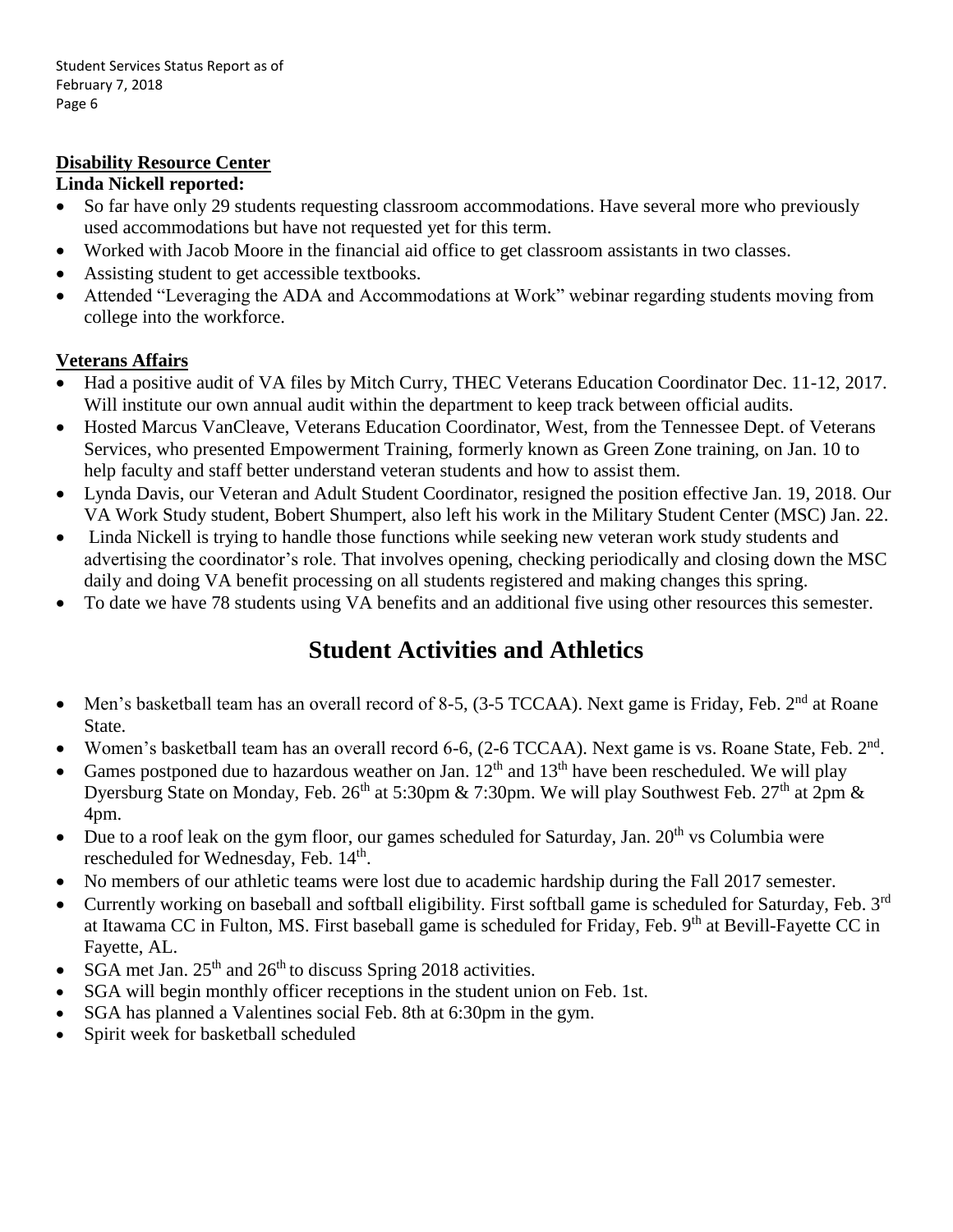# **Completion Coaches**

### **Events/Meetings/Trainings**

- $\bullet$  11/28/17: Green Zone training
- 11/29/17: Hosted grant-funded Transfer Talk with Austin Peay for academic transfer majors
- $\bullet$  11/30/17: Athletic Logo focus group
- 12/1/17: Assisted with Great Expectations
- 12/1/17: ME3 Committee Meeting
- 12/4/17: Study Tips Presentation for finals week
- $\bullet$  12/4/17: BSA Meeting
- 12/5/17: Hosted grant-funded Transfer Talk with University of Memphis-Lambuth for academic transfer majors
- 12/5/17: Degree Works Training follow up for developing plans and templates
- 12/5/17: Helped PTA student with tuition scholarship
- 12/13/17: Meeting with ATD Coaches
- 12/15/17: Assisted with Great Expectations
- 12/18/17: Meeting with new Health Sciences Completion Coach, Sherry Channell
- 12/18/17: Meeting with Steve about summer gym usage
- 1/8/18: Worked on Factbook for IR.
- 1/8/18: Met with OTA and PTA faculty.
- 1/10/18: Assisted with Great Expectations.
- $\bullet$  1/11/18: Assisted with HOSA
- 1/21/18: Helped return voicemails from the Registration Center.
- 1/25/18: Began meeting with COL 1010 and COL 1030 classes.
- 1/25/18: Met with Tony Rafalowski, faculty chair
- 1/26/18: ME3 Committee Meeting

#### **Completed**

- Updated TN Promise Employee Mentors regarding mentees
- Mailing campaign to TN Promise students who made a 4.0 Fall during Fall 2017
- Mailing campaign to TN Promise students with less than a 2.0
- Data for TIE Grant
- *jHub Manager Hiring Committee*
- ME3 Strategic Plan
- Social media pages for JSCC Completion Coaches
- Helped contact students who needed to change their schedule because pre-requisites for Spring 2018 classes were not met in Fall 2017 classes
- Planned Completion Coach visits to the centers at Savannah, Lexington, Humboldt, and Paris
- Planned Completion Coach visits to each COL 1030 and COL 1010 class on the main campus
- Health Science Degree Works templates completed
- Assistance with executing Star Tree Project
- Multiple mass emails to students regarding attendance, academic performance, upcoming events, etc.